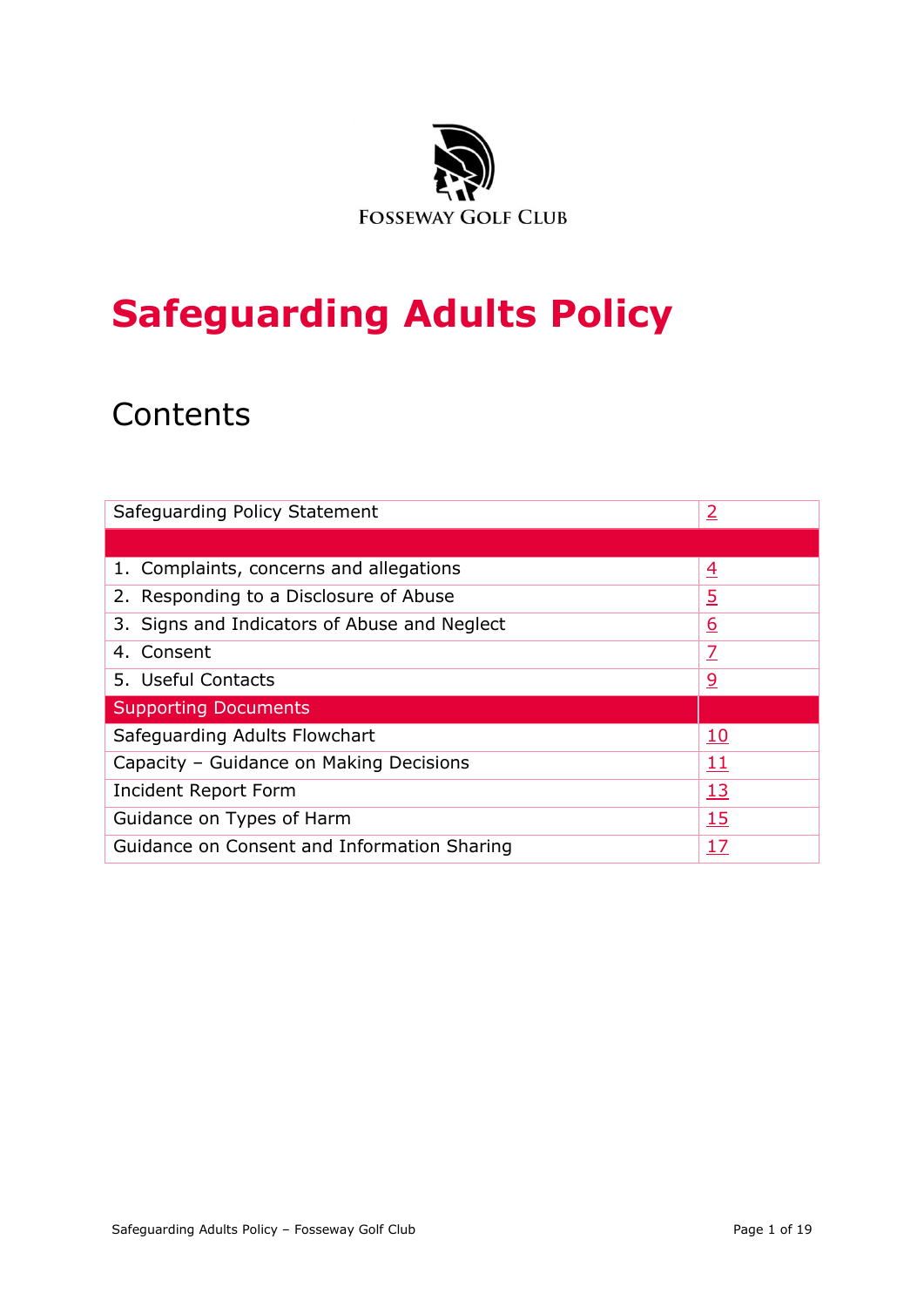### Safeguarding Adults Policy

### <span id="page-1-0"></span>**Introduction**

FOSSEWAY GOLF CLUB is committed to creating and maintaining a safe and positive environment for all individuals involved in golf.

Safeguarding duties apply to an adult who:

- Has needs for care and support (whether or not the local authority is meeting any of those needs) and;
- Is experiencing, or is at risk of, abuse or neglect; and;
- As a result of those care and support needs is unable to protect themselves from either the risk of, or the experience of, abuse or neglect.

### Principles in relation to adults at risk

The Care and Support Statutory Guidance Section 14.13 sets out the following six key principles which underpin all adult safeguarding work:

- Empowerment: People being supported and encouraged to make their own decisions and informed consent.
- Prevention: It is better to take action before harm occurs.
- Proportionality: The least intrusive response appropriate to the risk presented.
- Protection: Support and representation for those in greatest need.
- Partnership: Local solutions through services working with their communities. Communities have a part to play in preventing, detecting and reporting neglect and abuse.
- Accountability: Accountability and transparency in delivering safeguarding.

**Making safeguarding personal** is the concept that adult safeguarding should be person led and outcome focused. It engages the person in a conversation about how best to respond to their safeguarding situation in a way that enhances involvement, choice and control. As well as improving quality of life, well-being and safety.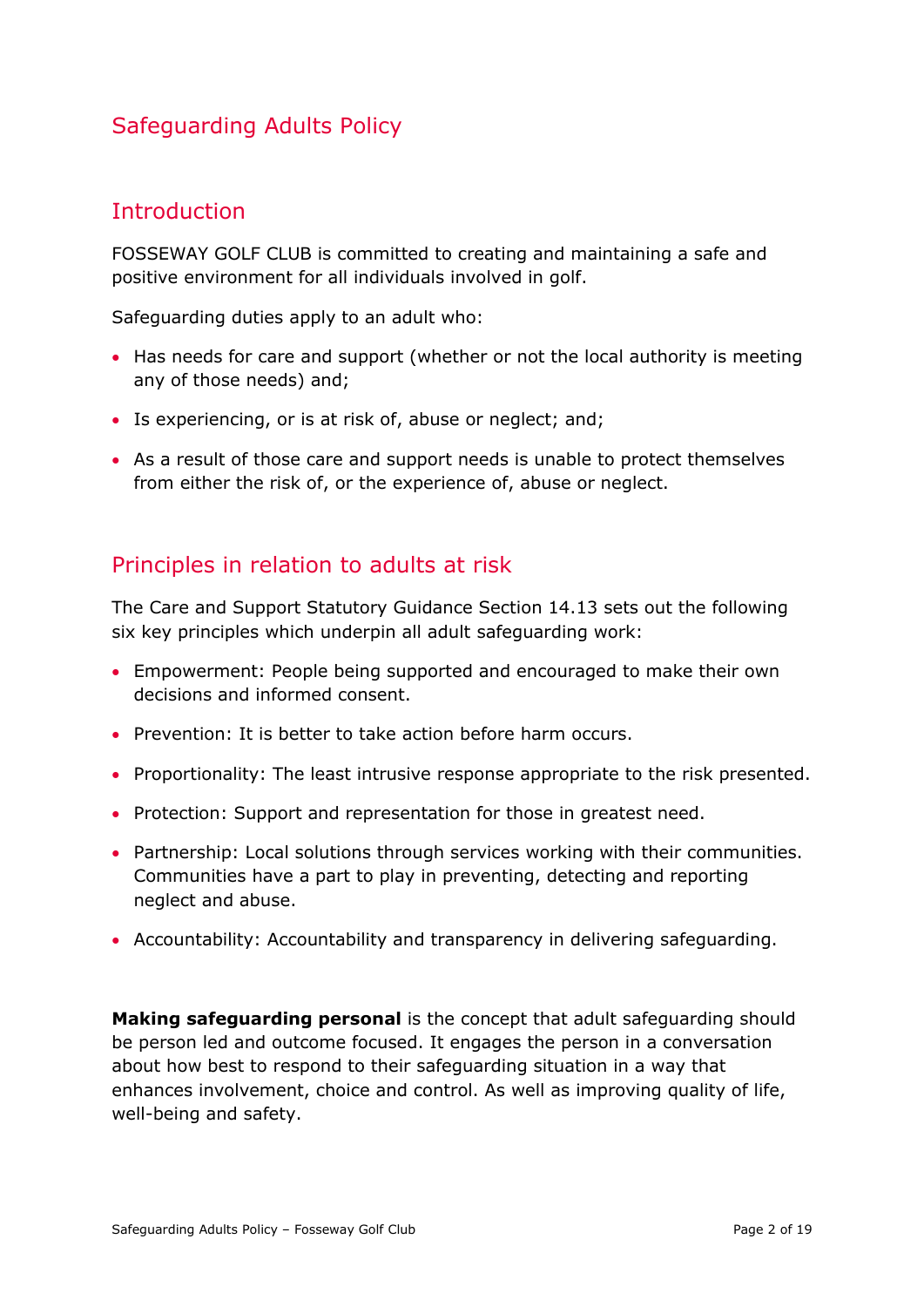Wherever possible discuss safeguarding concerns with the adult to get their view of what they would like to happen and keep them involved in the safeguarding process, seeking their consent to share information outside of the organisation where necessary.

The principles of the Mental Capacity Act 2005 (MCA) state that every individual has the right to make their own decisions and provides the framework for this to happen.

In addition FOSSEWAY GOLF CLUB recognises the following principles which underpin our work with all groups and individuals who may have additional needs for support and protection:

- It is every adult's right to be protected from abuse irrespective of their age, gender identity, faith or religion, culture, ethnicity, sexual orientation, background, economic position, marital status, disability or level of ability.
- All staff and volunteers share the responsibility for the protection of adults at risk and will show respect and understanding for their rights, safety and welfare.
- The additional vulnerability of disabled adults (including those with invisible disabilities, learning and communication differences) is recognised.
- Allegations of abuse or concerns about the welfare of any adult will be treated seriously and will be responded to swiftly and appropriately.
- FOSSEWAY GOLF CLUB recognises the role and responsibilities of the statutory agencies in safeguarding adults and is committed to complying with the procedures of the Local Safeguarding Adults Boards.
- Confidentiality will be maintained appropriately at all times and the adult's safety and welfare must be the overriding consideration when making decisions on whether or not to share information about them.
- FOSSEWAY GOLF CLUB will support all adults to understand their roles and responsibilities with regards to safeguarding and protecting adults at risk, including the responsibility to report all concerns in line with FOSSEWAY GOLF CLUB safeguarding adults policy and procedures.
- All participants involved in golfing activities have the right to be listened to with respect and to be heard.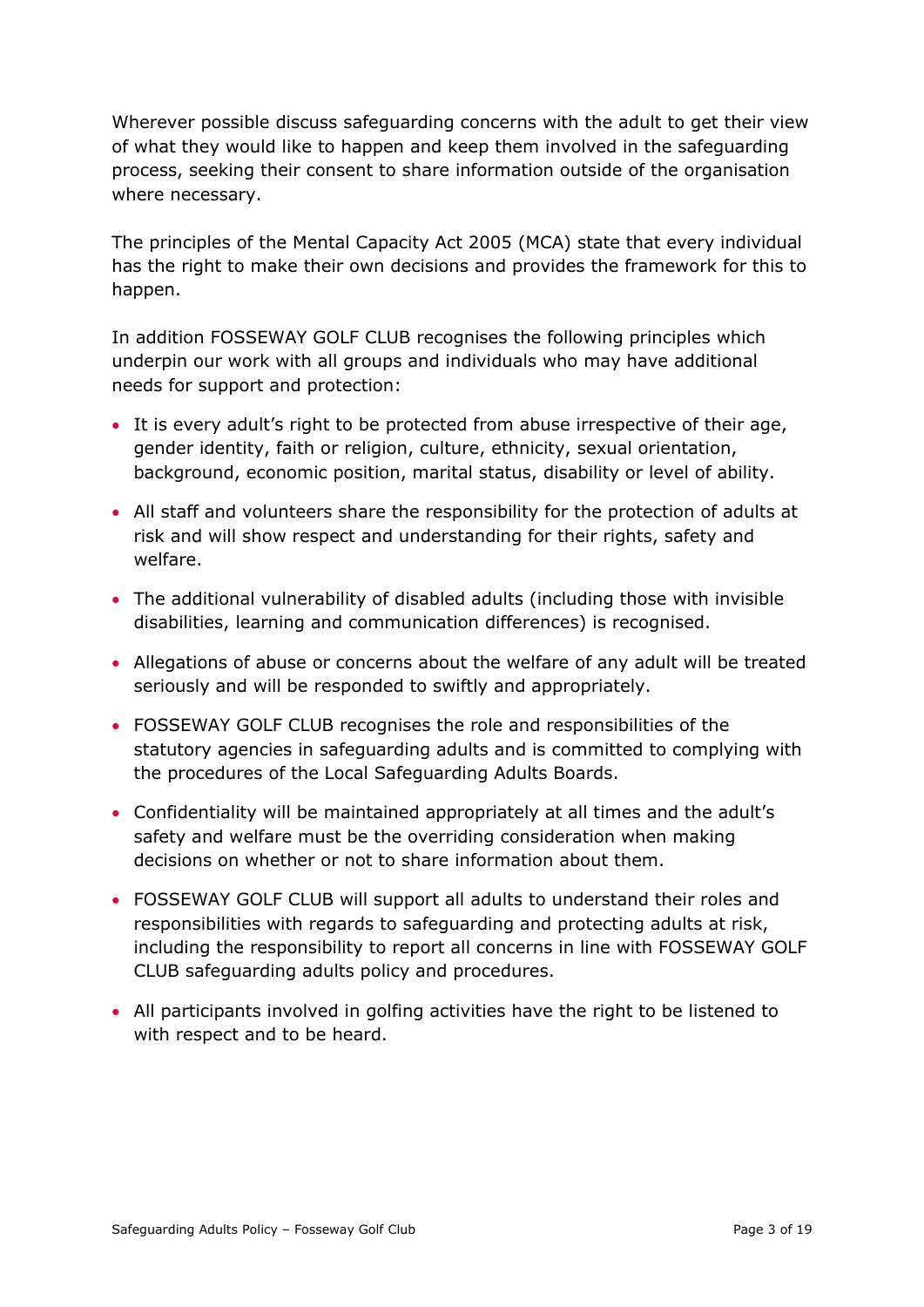### Guidance and legislation

The practices and procedures within this policy are based on the principles contained within the UK and legislation and Government Guidance and have been developed to complement the Safeguarding Adults Boards policy and procedures, and take the following into consideration:

- The Care Act 2014
- The Protection of Freedoms Act 2012
- Domestic Violence, Crime and Victims (Amendment ) Act 2012
- The Equality Act 2010
- The Safeguarding Vulnerable Groups Act 2006
- Mental Capacity Act 2005
- Sexual Offences Act 2003
- The Human Rights Act 1998
- The Data Protection Act 2018

### Responsibilities and implementation

FOSSEWAY GOLF CLUB will seek to promote the principles of safeguarding by:

- Reviewing FOSSEWAY GOLF CLUB policy and procedures every three years or whenever there is a major change in legislation.
- Giving guidance on appropriate recruitment procedures to assess the suitability of volunteers and staff working with vulnerable groups.
- Following procedures to report welfare concerns and allegations about the behaviour of adults and ensure that all staff, volunteers, parents and participants, including children, are aware of these procedures.
- Directing club staff, volunteers & coaches to appropriate safeguarding training and learning opportunities, where this is appropriate to their role.

### <span id="page-3-0"></span>1. Complaints, concerns and allegations

**1.1** As a player, parent, carer, member of staff or volunteer you may be concerned about the welfare of an adult, become aware that abuse or poor practice is taking place, suspect abuse or poor practice may be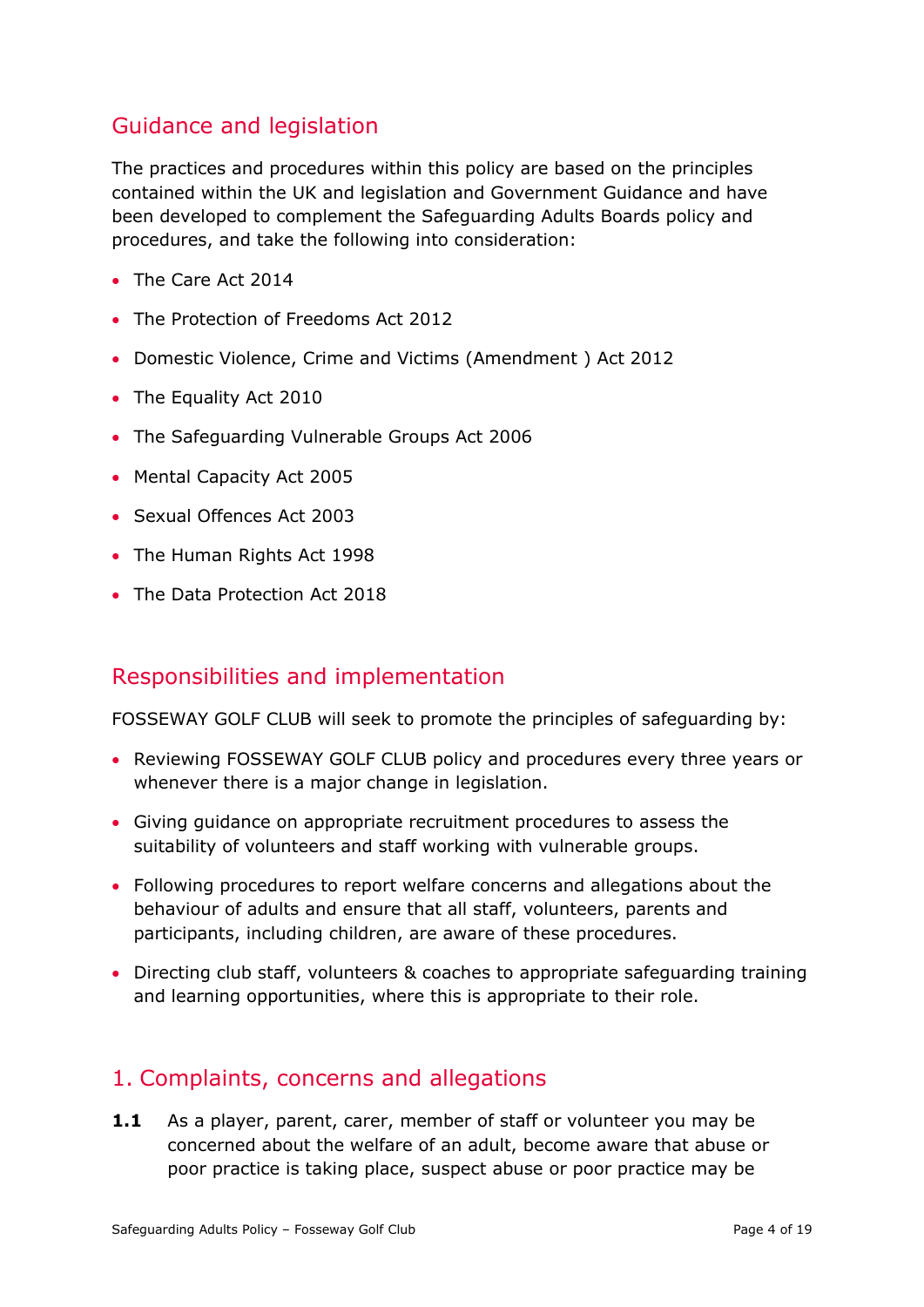occurring or be told about something that may be abuse or poor practice. These concerns should be brought to the attention of the England Golf Lead Safeguarding Officer without delay.

- **1.2** The person reporting the concern is not required to decide whether abuse has occurred, but simply has a duty to pass on their concerns and any relevant information tel: 01526 351824. All concerns will be treated in confidence. Details should only be shared on a 'need to know' basis with those who can help with the management of the concern.
- **1.3** Concerns will be recorded on an Incident Report Form and sent to England Golf Lead Safeguarding Officer and retained confidentially. The Lead Safeguarding Officer will assist with completion of this form if required, tel 01526 351824.
- **1.4** FOSSEWAY GOLF CLUB will work with England Golf, counties and other external agencies to take appropriate action where concerns relate to potential abuse or serious poor practice. FOSSEWAY GOLF CLUB disciplinary procedures will be applied and followed where possible.
- **1.5** Safeguarding adults at risk requires everyone to be committed to the highest possible standards of openness, integrity and accountability. FOSSEWAY GOLF CLUB supports an environment where staff, volunteers, parents/carers and the public are encouraged to raise safeguarding concerns. Anyone who reports a legitimate concern to the organisation (even if their concerns subsequently appear to be unfounded) will be supported. All concerns will be taken seriously.
- **1.6** It is important when considering your concern that you also consider the needs and wishes of the person at risk.

### <span id="page-4-0"></span>2. Responding to disclosure of abuse

- **2.1** If an adult indicates that they are being abused the person receiving the information should:
	- Stay Calm
	- Listen carefully to what is said, allowing the adult to continue at their own pace, and take it seriously.
	- Explain that it is likely the information will have to be shared with othersdo not promise to keep secrets.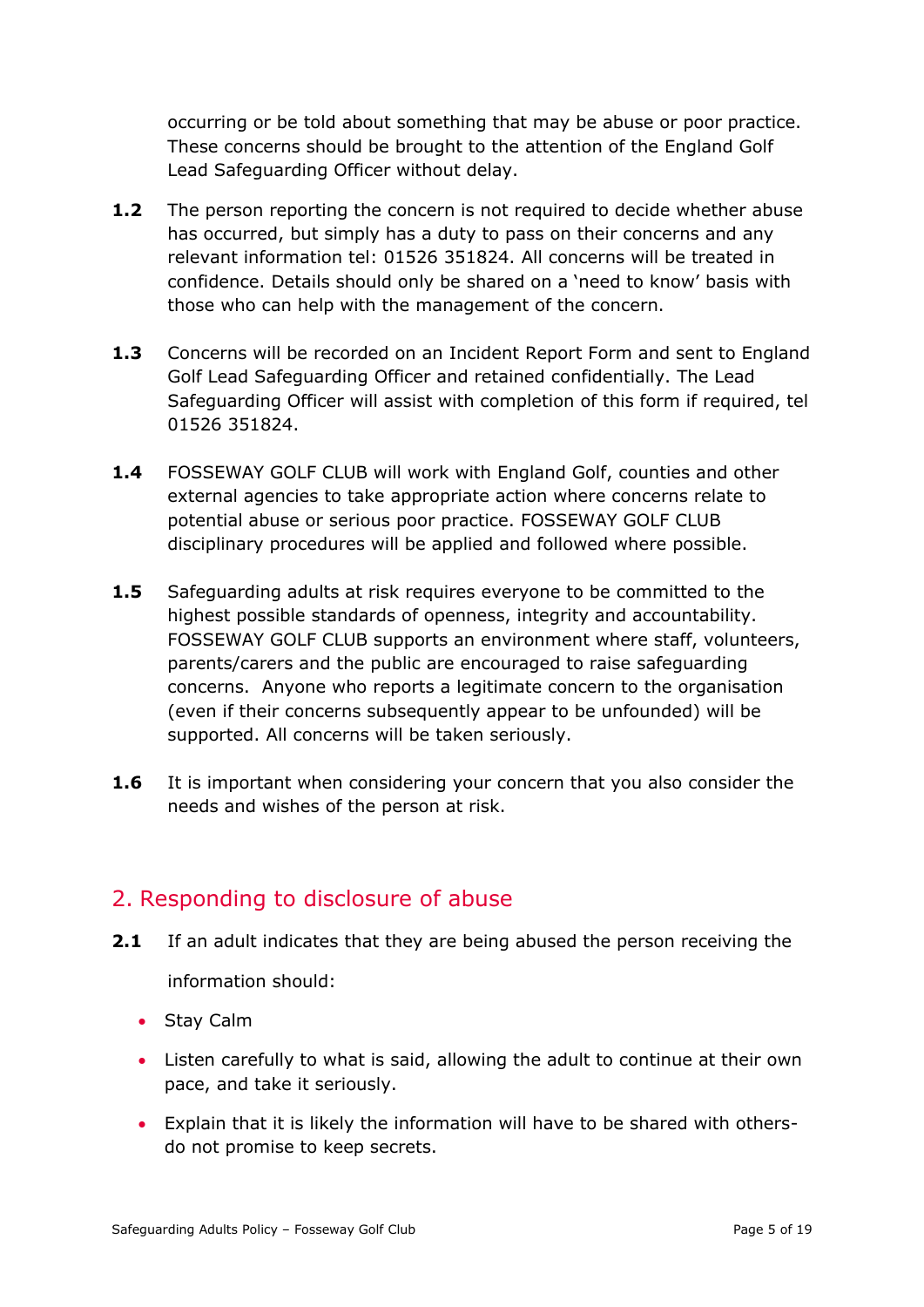- Keep questions to a minimum, only ask questions if you need to identify/ clarify what the person is telling you. Take care to distinguish between fact, observation, allegation and opinion. It is important that the information you have is accurate.
- Reassure the person that they have done the right thing in revealing the information.
- Ask them what they would like to happen next.
- Explain what you would like to do next and ask if they are happy for you to share the information in order for you to help them. As long as it does not increase the risk to the individual, you should explain to them that it is your duty to share your concern with your Lead Safeguarding Officer.
- Record in writing what was said using the adult's own words as soon as possible
- **2.2** DO NOT:
	- Dismiss the concern.
	- Panic or allow shock or distaste to show.
	- Probe for more information than is offered.
	- Make promises that cannot be kept.
	- Conduct an investigation of the case.
	- Make negative comments about the alleged perpetrator.

If the matter is urgent and relates to the immediate safety of an adult at risk then contact the police immediately. Complete and Incident Form and copy it to the England Golf Lead Safeguarding Officer within 24 hours.

### <span id="page-5-0"></span>3. Signs and indicators of abuse and neglect

- **3.1** Abuse can take place in any context. Abuse may be inflicted by anyone. Players, members, staff, volunteers or coaches may suspect that an adult is being abused or neglected outside of the club setting. There are many signs and indicators that may suggest someone is being abused or neglected, these include but are not limited to:
	- Unexplained bruises or injuries or lack of medical attention when an injury is present.
	- Person has belongings or money going missing.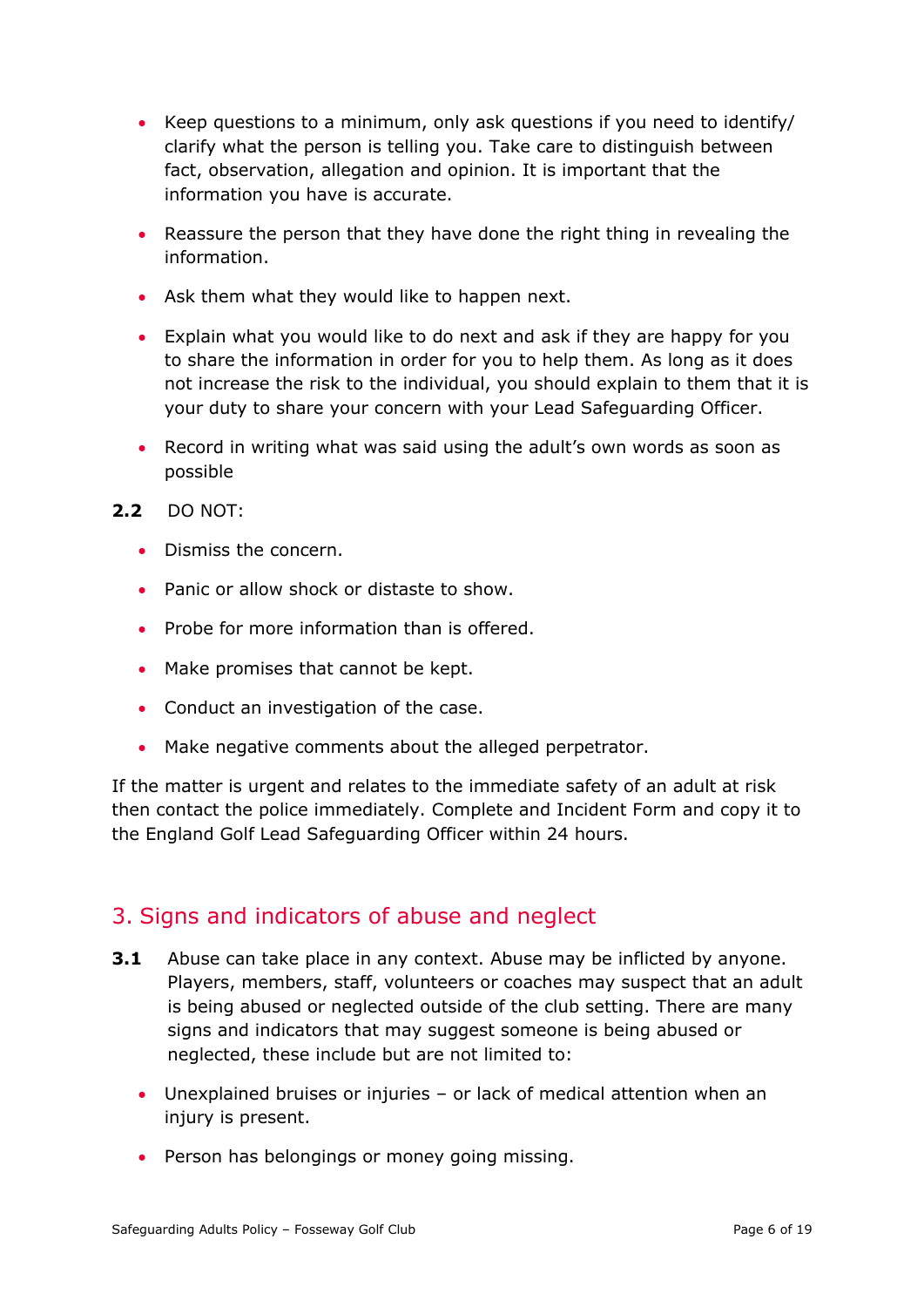- Person is not attending / no longer enjoying their sessions.
- Someone losing or gaining weight / an unkempt appearance. A change in the behaviour or confidence of a person.
- Self-harm.
- A fear of a particular group or individual.
- They may tell you / another person they are being abused i.e. a disclosure.

### <span id="page-6-0"></span>4. Consent

- **4.1** The Care Act 2014 statutory guidance advises that the first priority in safeguarding should always be to ensure the safety and well-being of the adult.
- **4.2** Adults have a general right to independence, choice and selfdetermination including control over information about themselves.
- **4.3** FOSSEWAY GOLF CLUB does not expect staff, coaches or volunteers to support an adult who is felt to be vulnerable or at risk through their decision making process but expects them to inform England Golf without delay so that they can clearly define the various options to help support the adult at risk to make a decision about their safety. As long as it does not increase the risk to the individual, it should be explained to them that it is their duty to share their concern with the England Golf Lead Safeguarding Officer. Consent is not required to seek guidance or share information with the National Governing Body.
- **4.4** Adults may not give their consent to the sharing of safeguarding information outside of the organisation for a number of reasons. For example, they may be unduly influenced, coerced or intimidated by another person, they may be frightened of reprisals, they may fear losing control, they may not trust social services or other partners or they may fear that their relationship with the abuser will be damaged. Reassurance and appropriate support may help to change their view on whether it is best to share information.
- **4.5** Those seeking to support the adult should consider the following:
	- Explore the reasons for the adult's objections what are they worried about?
	- Explain the concern and why you think it is important to share the information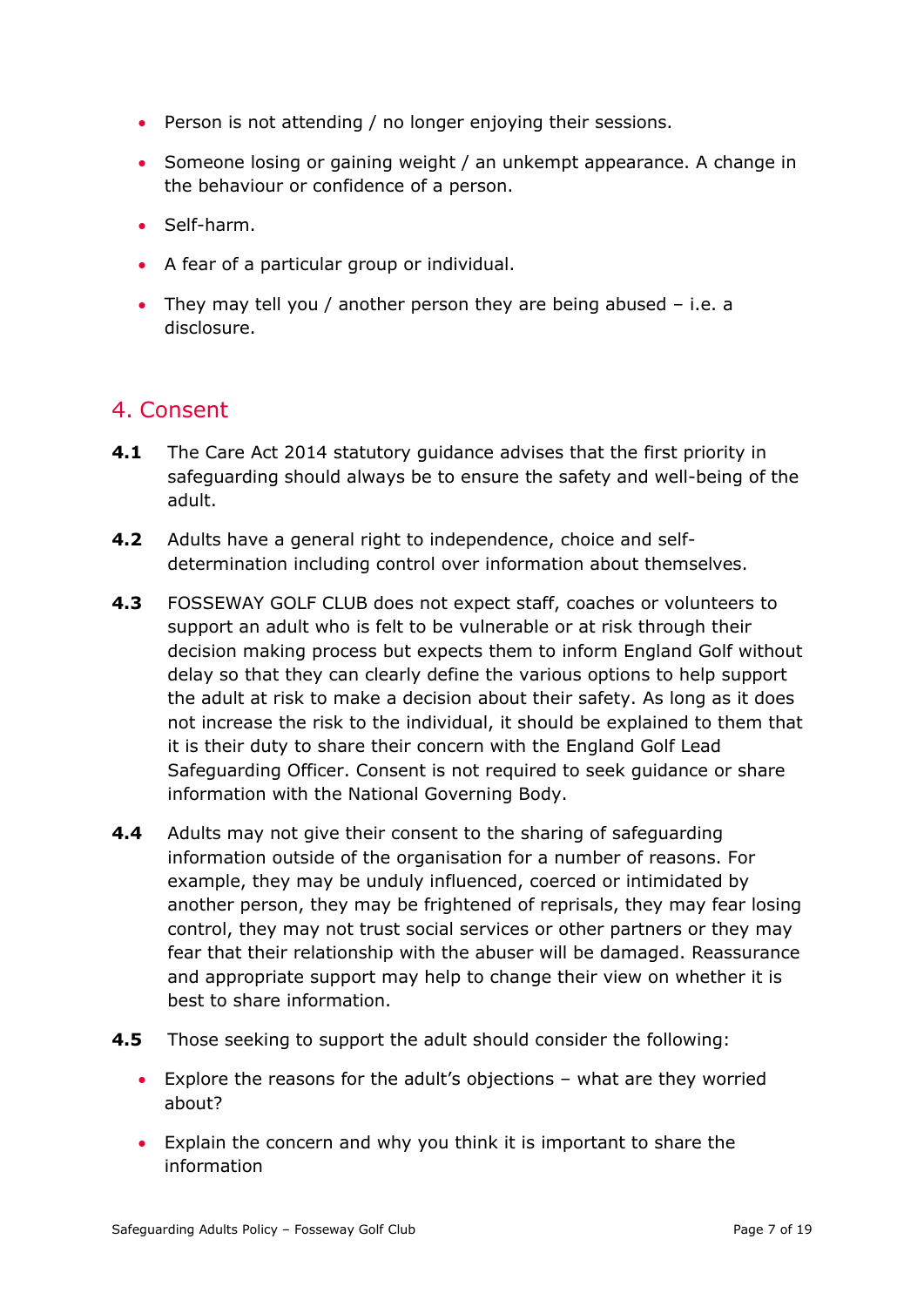- Tell the adult with whom you may be sharing the information with and why
- Explain the benefits, to them or others, of sharing information could
- they access better help and support?
- Discuss the consequences of not sharing the information could someone come to harm?
- Reassure them that the information will not be shared with anyone who does not need to know
- Reassure them that they are not alone and that support is available to them.
- **4.6** If the adult continues to refuse intervention to support them with a safeguarding concern, or requests that information about them is not shared with other safeguarding partners their wishes should be respected.
- **4.7** However, there are a number of circumstances where those seeking to support the adult can reasonably override such a decision, including but not limited to:
	- It appears that the adult lacks the mental capacity to make that decision (this must be properly explored and further guidance should be sought from the England Golf Lead Safeguarding Officer)
	- Emergency or life-threatening situations may warrant the sharing of relevant information with the emergency services without consent
	- Other people are, or may be, at risk, including children
	- A serious crime has been committed / may be prevented
	- Individuals in a Position of Trust are implicated
- **4.7.1** In such circumstances, it is important to keep a careful record of the decision-making process and guidance should be sought from the England Golf Lead Safeguarding Officer. Legal advice will be sought where appropriate. If the decision is to take action without the adult's consent, then unless it is unsafe to do so, the adult should be informed that this is being done and of the reasons why.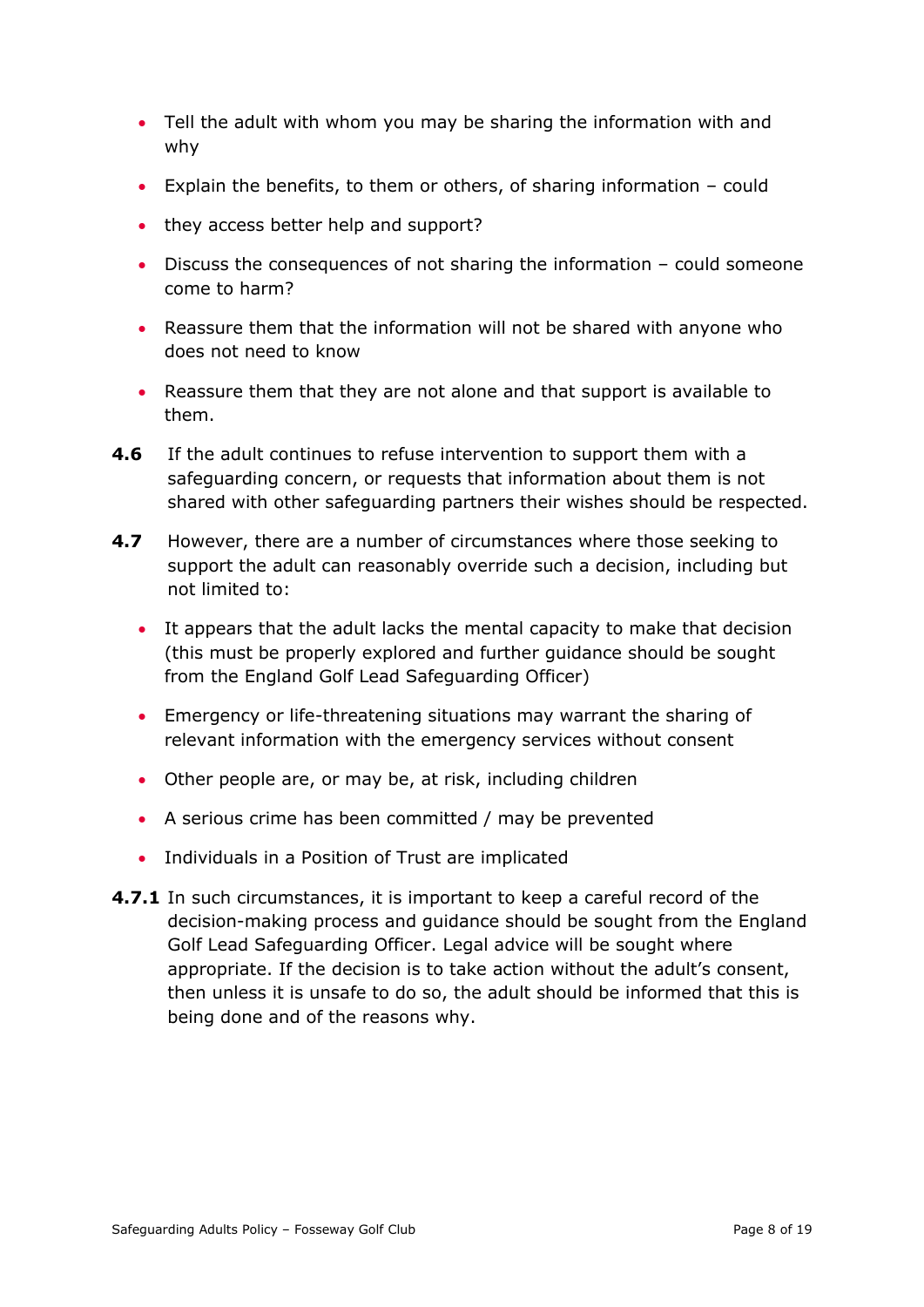### <span id="page-8-0"></span>5. Useful Contacts

England Golf Useful Contacts

| <b>Name</b>                         | <b>Address</b>                                                                                                               | <b>Number and email</b>                      |
|-------------------------------------|------------------------------------------------------------------------------------------------------------------------------|----------------------------------------------|
| Lead Safeguarding<br><b>Officer</b> | <b>England Golf</b><br><b>National Golf Centre</b><br>The Broadway<br><b>Woodhall Spa</b><br>Lincolnshire<br><b>LN10 6PU</b> | 01526 351824<br>safeguarding@englandgolf.org |

#### Local Contacts

| <b>Name</b>                                                          | <b>Address</b>                                             | <b>Number and email</b> |
|----------------------------------------------------------------------|------------------------------------------------------------|-------------------------|
| <b>Bath and North</b><br><b>Somerset County</b>                      | Bath & North East<br>Somerset Council,                     | 01225 39 61 11 or       |
| Council -<br>Safeguarding<br><b>Adults</b>                           | Lewis House,<br>Manvers Street,<br>Bath,<br><b>BA1 1JG</b> | 01225 47 79 29          |
| <b>BANES County</b><br>Council-Social<br>Care-Emergency<br>Duty Team |                                                            | 01454 61 51 65          |

#### National Contacts

| <b>Name</b>                                                          | <b>Website</b>        | <b>Number and email</b>                              |
|----------------------------------------------------------------------|-----------------------|------------------------------------------------------|
| Ann Craft Trust -<br>Safeguarding<br>Adults in Sport and<br>Activity | www.anncrafttrust.org | 0115 951 5400<br>Ann-Craft<br>Trust@nottingham.ac.uk |
| Samaritans                                                           |                       | 01522 782333                                         |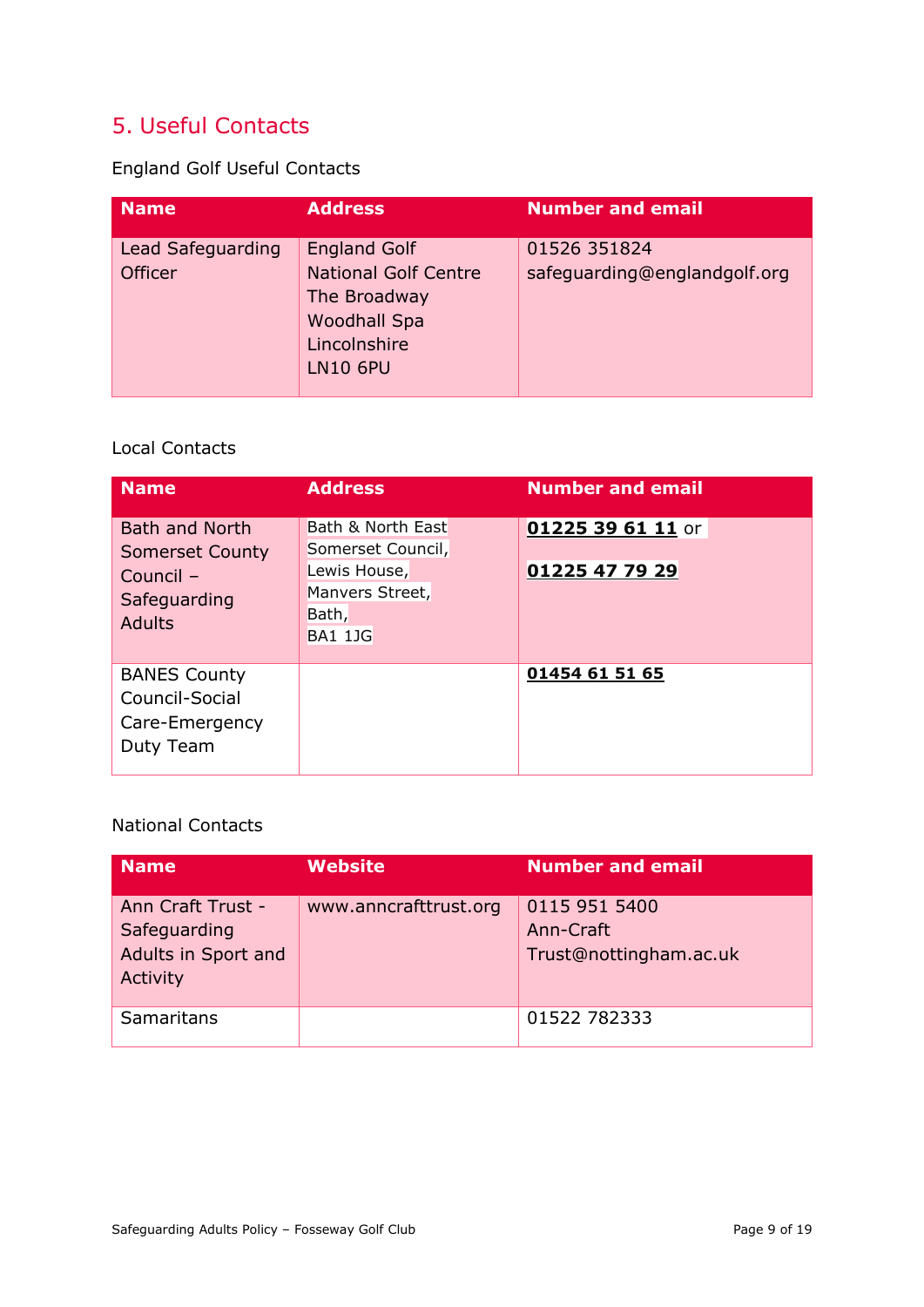### <span id="page-9-0"></span>Safeguarding Adults Flowchart What to do if you have a concern about an adult?



If the decision is to make a safeguarding referral to the Local Authority, the adult's consent should be sought wherever possible. However, if they remain at risk or others are at risk of harm you will need to report it without their consent if necessary.

### **Remember**

It is not your duty to investigate concerns about an adult but do not ignore them – talk to the adult if possible and get in touch with someone within your organisation or the local authority for advice.

s and the Safeguarding Officer – Fossexual Page 10 of 19 of 19 of 19 of 19 of 19 of 19 of 19 of 19 of 19 of 19 of 19 of 19 of 19 of 19 of 19 of 19 of 19 of 19 of 19 of 19 of 19 of 19 of 19 of 19 of 19 of 19 of 19 of 19 of \* If for any reason a Club Welfare Officer is not in post or is unavailable a principle of least delay is important. Please contact the England Golf Lead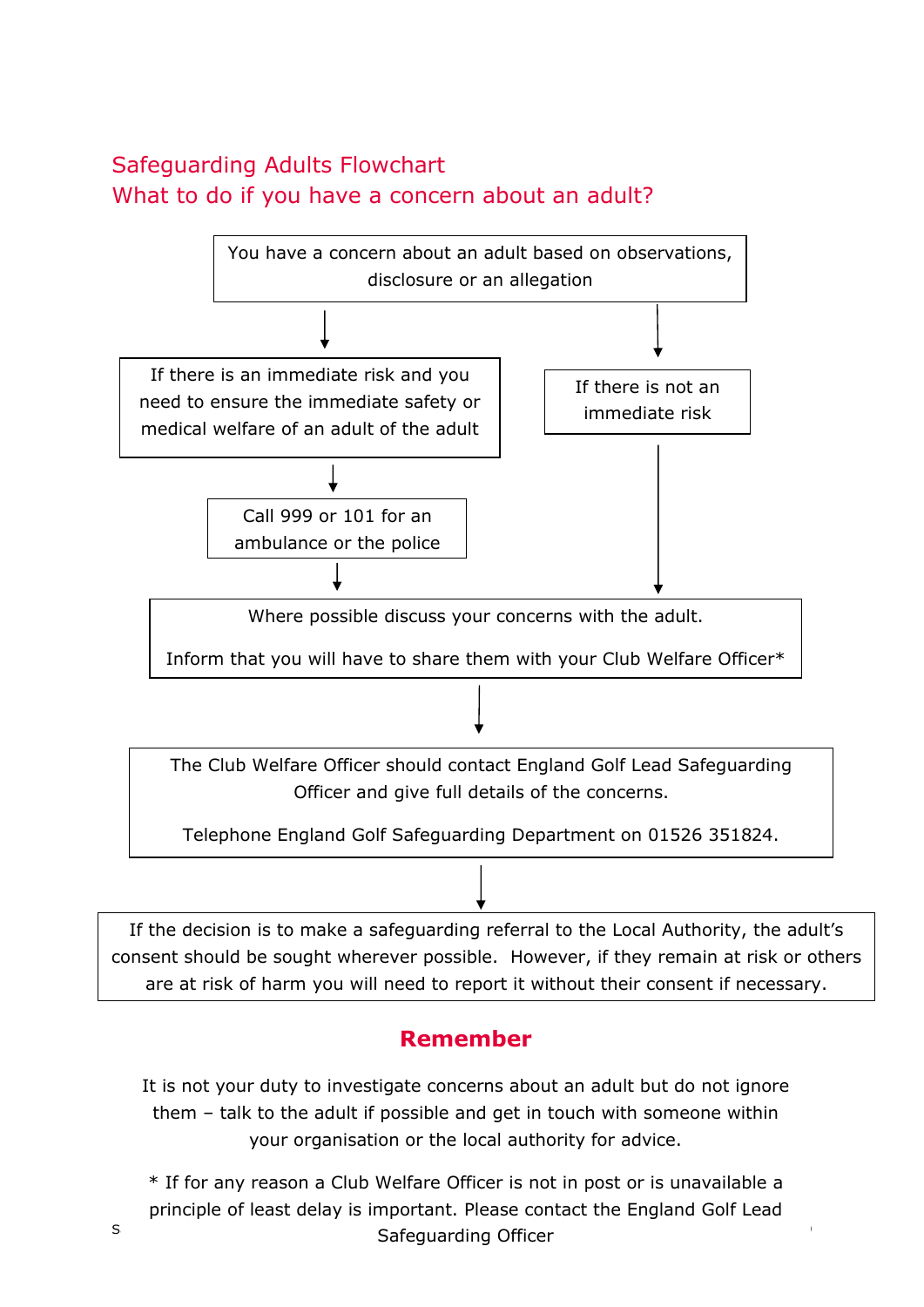### <span id="page-10-0"></span>FOSSEWAY GOLF CLUB

### Capacity – Guidance on Making Decisions

The issue of capacity or decision making is a key one in safeguarding adults. It is useful for organisations to have an overview of the concept of capacity.

We make many decisions every day, often without realising. We make so many decisions that it's easy to take this ability for granted.

But some people are only able to make some decisions, and a small number of people cannot make any decisions. Being unable to make a decision is called "lacking capacity".

To make a decision we need to:

- Understand information
- Remember it for long enough
- Think about the information
- Communicate our decision

A person's ability to do this may be affected by things like learning disability, dementia, mental health needs, acquired brain injury, and physical ill health.

The Mental Capacity Act 2005 (MCA) states that every individual has the right to make their own decisions and provides the framework for this to happen.

The MCA is about making sure that people over the age of 16 have the support they need to make as many decisions as possible.

The MCA also protects people who need family, friends, or paid support staff to make decisions for them because they lack capacity to make specific decisions.

Our ability to make decisions can change over the course of a day**.**

Here are some examples that demonstrate how the timing of a question can affect the response:

- A person with epilepsy may not be able to make a decision following a seizure.
- Someone who is anxious may not be able to make a decision at that point.
- A person may not be able to respond as quickly if they have just taken some medication that causes fatigue.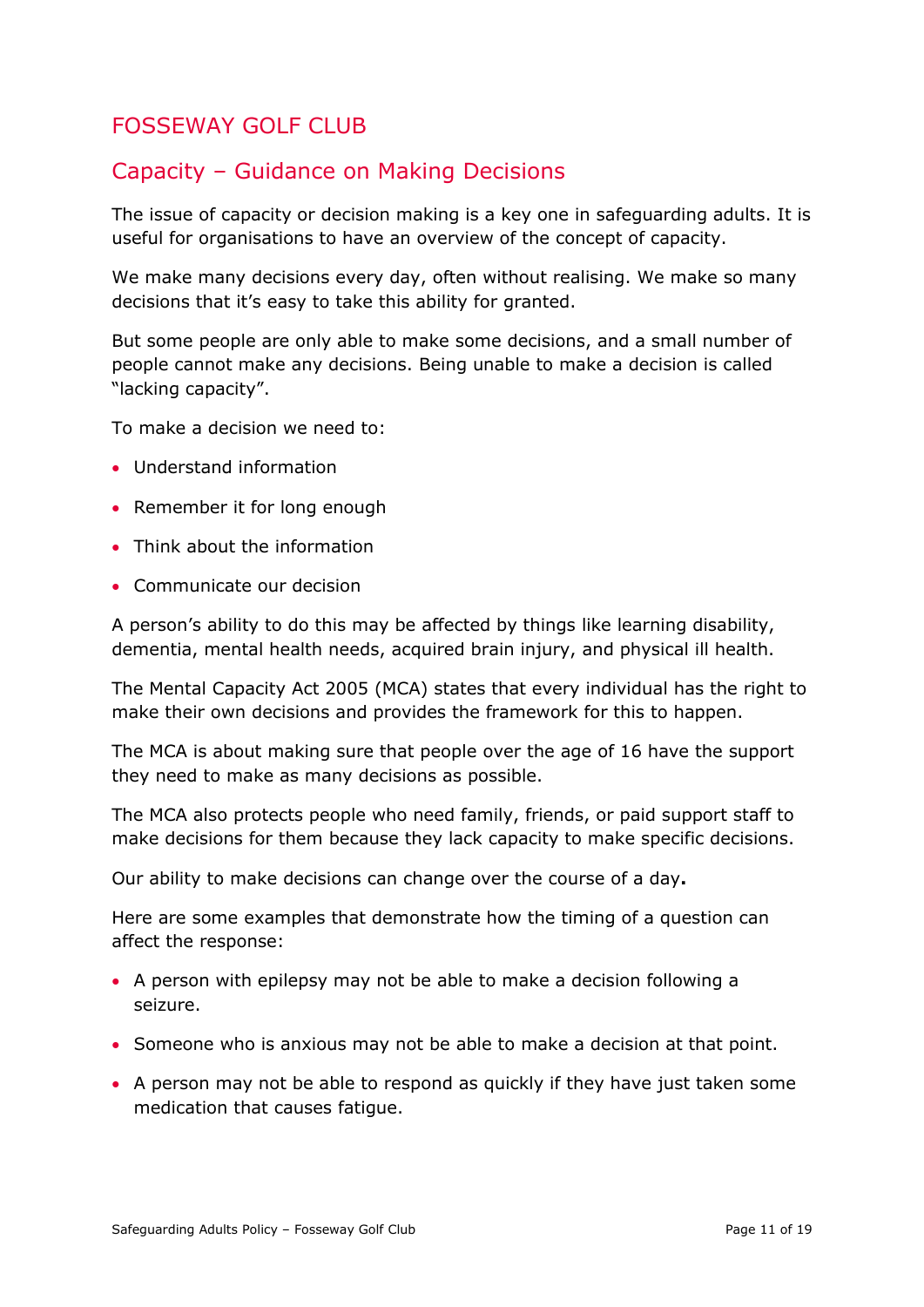In each of these examples, it may appear as though the person cannot make a decision. But later in the day, presented with the same decision, they may be able to at least be involved.

The MCA recognises that capacity is decision-specific, so no one will be labelled as entirely lacking capacity. The MCA also recognises that decisions can be about big life-changing events, such as where to live, but equally about small events, such as what to wear on a cold day.

To help you to understand the MCA, consider the following five points:

- **1.** Assume that people are able to make decisions, unless it is shown that they are not. If you have concerns about a person's level of understanding, you should check this with them, and if applicable, with the people supporting them.
- **2.** Give people as much support as they need to make decisions. You may be involved in this – you might need to think about the way you communicate or provide information, and you may be asked your opinion.
- **3.** People have the right to make unwise decisions. The important thing is that they understand the implications. If they understand the implications, consider how risks might be minimised.
- **4.** If someone is not able to make a decision, then the person helping them must only make decisions in their "best interests". This means that the decision must be what is best for the person, not for anyone else. If someone was making a decision on your behalf, you would want it to reflect the decision you would make if you were able to.
- **5.** Find the least restrictive way of doing what needs to be done.

### Remember

- You should not discriminate or make assumptions about someone's ability to make decisions, and you should not pre-empt a "best-interests" decision merely on the basis of a person's age, appearance, condition, or behaviour.
- When it comes to decision-making, you could be involved in a minor way, or asked to provide more detail. The way you provide information might influence a person's ultimate decision. A person may be receiving support that is not in line with the MCA, so you must be prepared to address this.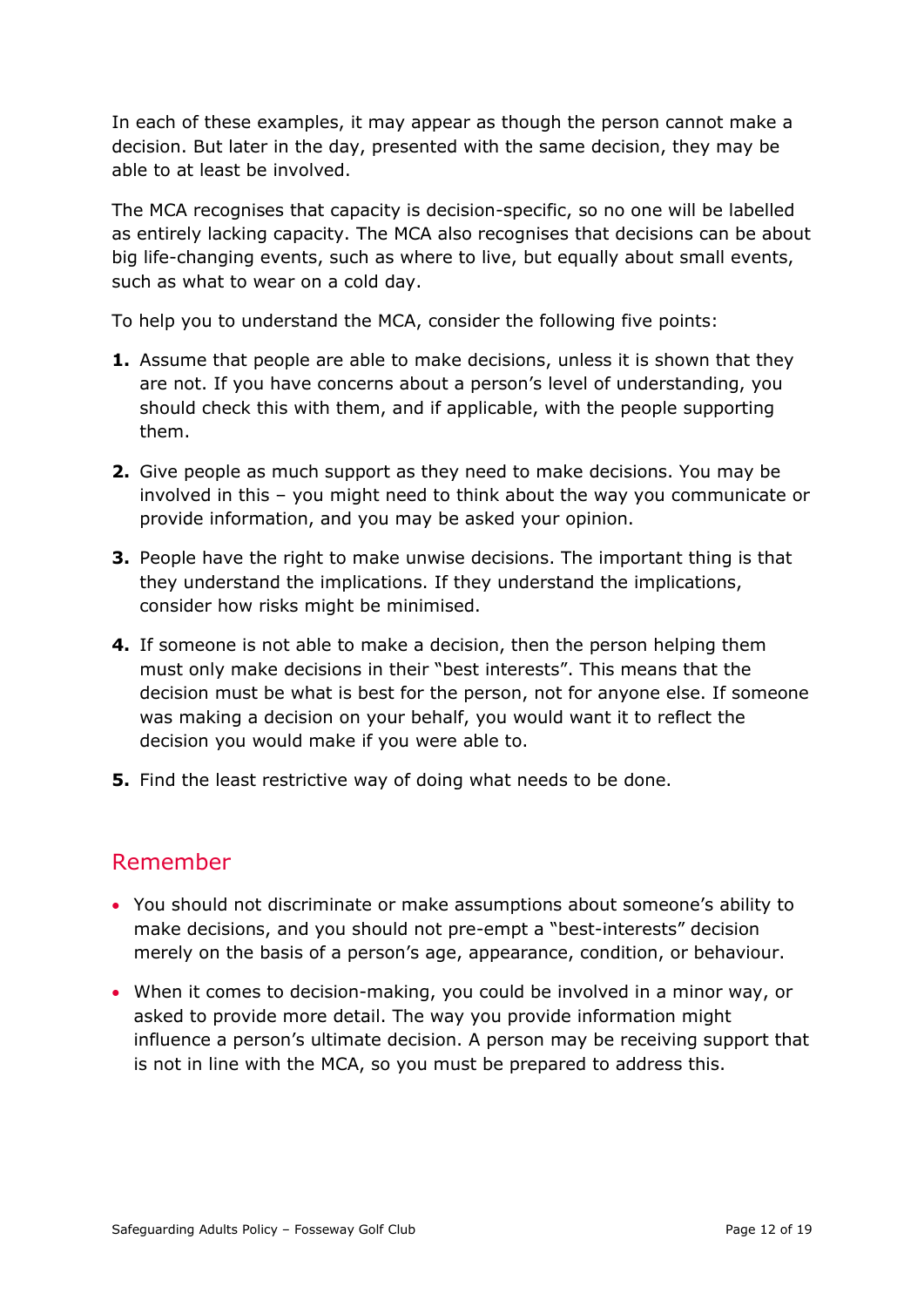### <span id="page-12-0"></span>Incident Report Form

| Recorder's Name: |               |
|------------------|---------------|
| Address:         |               |
| Post Code:       | Telephone No: |

| Name of Identified Adult: |               |
|---------------------------|---------------|
| Address:                  |               |
| Post Code:                | Telephone No: |

| Complainant's Name: |               |
|---------------------|---------------|
| Address:            |               |
| Post Code:          | Telephone No: |

| Details of the allegations: [include: date; time; location; and nature of the<br>incident.] |
|---------------------------------------------------------------------------------------------|
| Additional information: [include: witnesses; corroborative statements; etc.]                |
|                                                                                             |
|                                                                                             |
|                                                                                             |
|                                                                                             |
|                                                                                             |
| Have you discussed your concerns with the adult? What are their views?                      |
|                                                                                             |
|                                                                                             |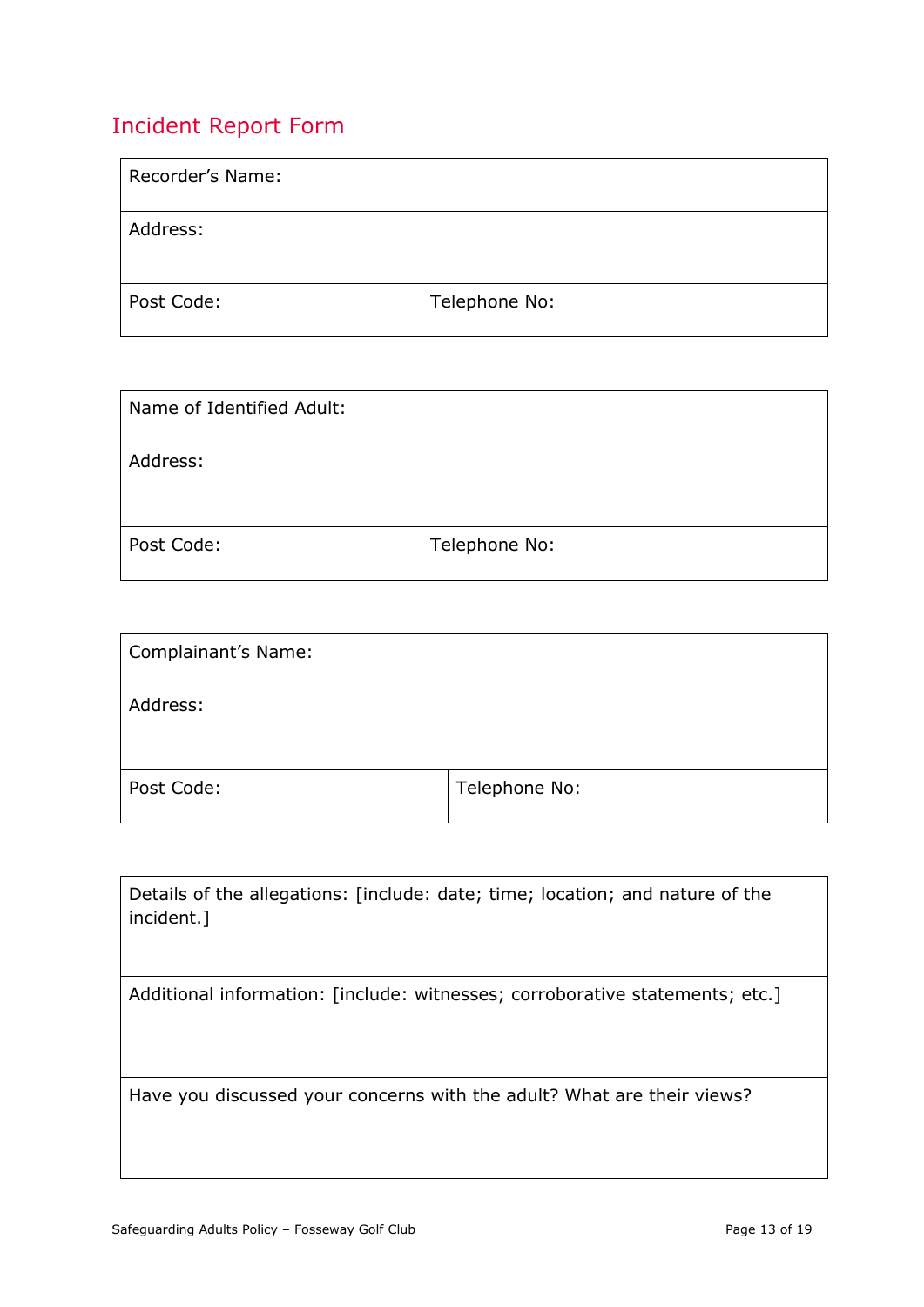| England Golf Safeguarding department notified (01526 351824) |  |  |
|--------------------------------------------------------------|--|--|
|--------------------------------------------------------------|--|--|

Case Number (if allocated):

Name of person spoken to:

Date: Time: Time: The Solution of the Solution of the Solution of the Time: Time:

Action taken:

Date: Time: Time: Time: Time: Time: Time: Time: Time: Time: Time: Time: Time: Time: Time: Time: Time: Time: Time: Time: Time: Time: Time: Time: Time: Time: Time: Time: Time: Time: Time: Time: Time: Time: Time: Time: Time:

Signature of Recorder:

Signature of Complainant:

#### **Data protection:**

England Golf Safeguarding Department may use the information in this form (together with other information they obtain as a result of any investigation) to investigate the alleged incident and to take whatever action is deemed appropriate, in accordance with their Safeguarding Adults Policy and Procedures.

Strict confidentiality will be maintained and information will only be shared on a "need to know" basis in the interests of safeguarding. This may involve disclosing certain information to a number of organisations and individuals including relevant clubs and County bodies, individuals that are the subject of an investigation and/or Statutory agencies such as the Police and Adult Social Care.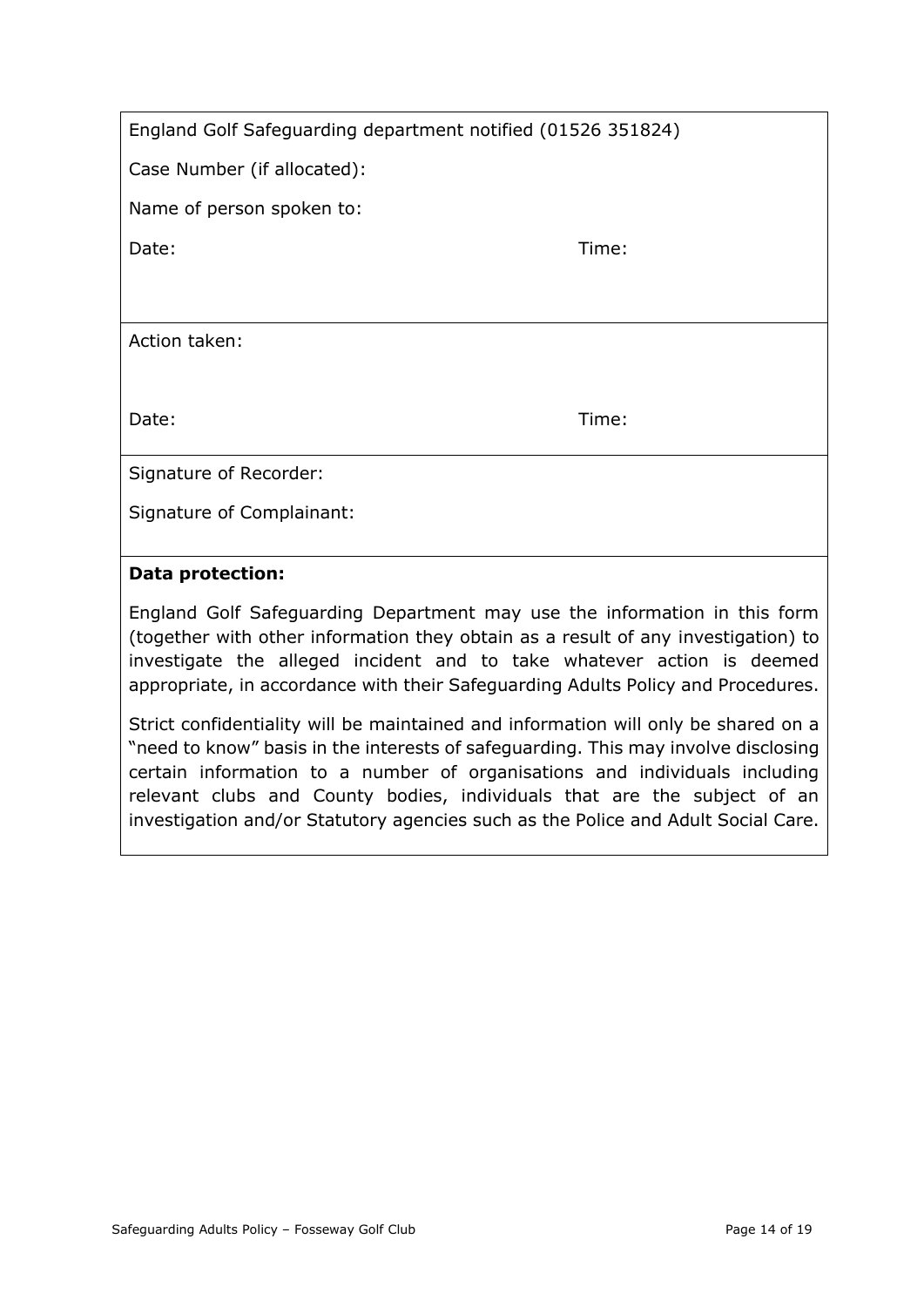### <span id="page-14-0"></span>FOSSEWAY GOLF CLUB

### Guidance on types of harm

#### **The Care Act 2014 recognises 10 categories of abuse that may be experienced by adults.**

#### **Self-neglect**

This covers a wide range of behaviour: neglecting to care for one's personal hygiene, health or surroundings and includes behaviour such as hoarding.

#### **Modern Slavery**

This encompasses slavery, human trafficking, forced labour and domestic servitude.

#### **Domestic Abuse**

This includes psychological, physical, sexual, financial and emotional abuse perpetrated by anyone within a person's family. It also includes so called 'honour' based violence.

#### **Discriminatory**

Discrimination is abuse which centres on a difference or perceived difference particularly with respect to race, gender or disability or any of the protected characteristics of the Equality Act.

#### **Organisational**

This includes neglect and poor care practice within an institution or specific care setting such as a hospital or care home, for example, or in relation to care provided in one's own home. This may range from one off incidents to on-going ill-treatment. It can be through neglect or poor professional practice as a result of the structure, policies, processes and practices within an organisation.

#### **Physical**

This includes hitting, slapping, pushing, kicking, misuse of medication, restraint or inappropriate sanctions.

#### **Sexual**

This includes rape, indecent exposure, sexual harassment, inappropriate looking or touching, sexual teasing or innuendo, sexual photography, subjection to pornography or witnessing sexual acts, indecent exposure and sexual assault or sexual acts to which the adult has not consented or was pressured into consenting.

#### **Financial or material**

This includes theft, fraud, internet scamming, coercion in relation to an adult's financial affairs or arrangements, including in connection with wills, property, inheritance or financial transactions, or the misuse or misappropriation of property, possessions or benefits.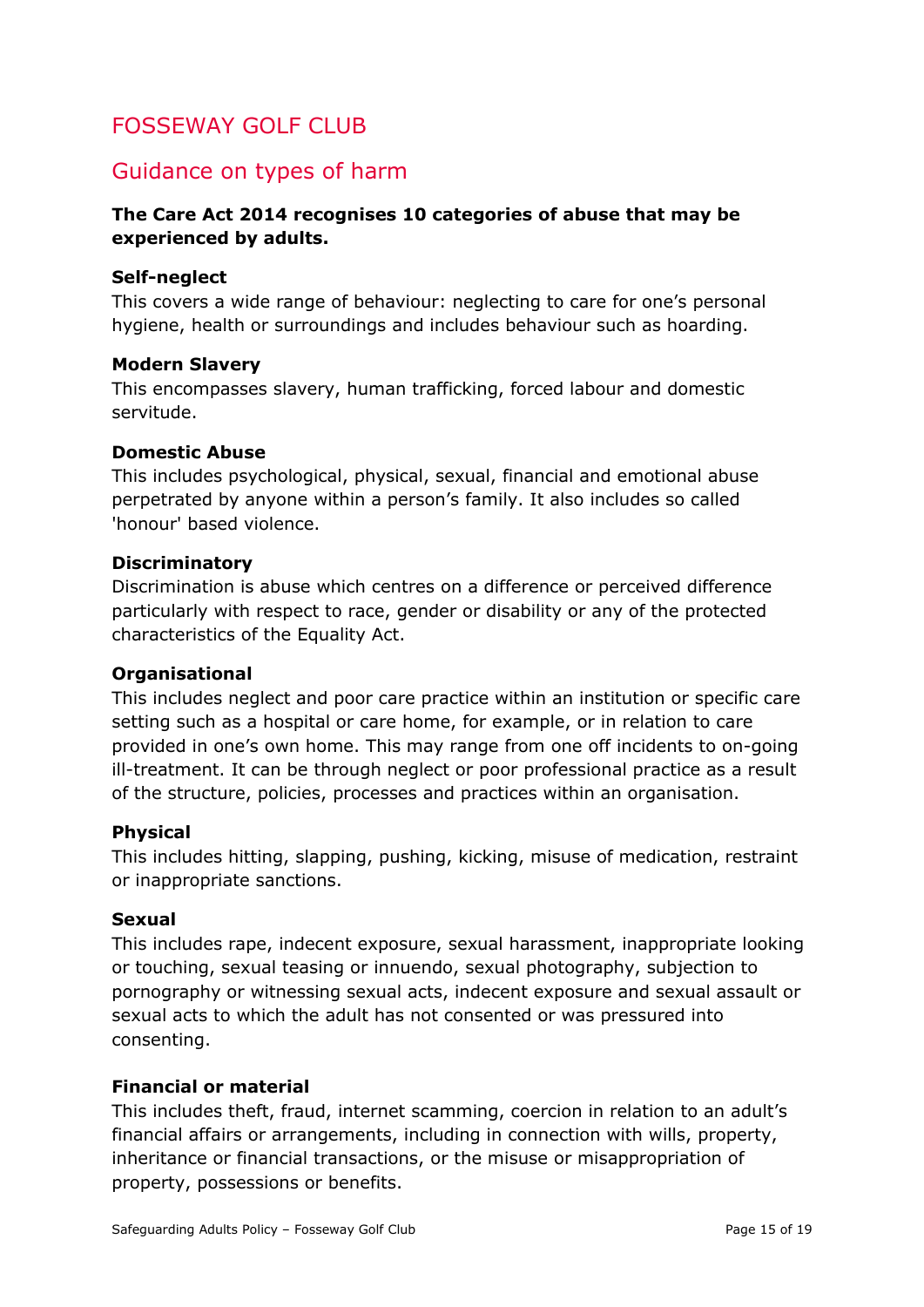#### **Neglect/Acts of omission**

This includes ignoring medical or physical care needs, failing to provide access to appropriate health social care or educational services, the withholding of the necessities of life, such as medication, adequate nutrition and heating.

#### **Emotional or psychological**

This includes threats of harm or abandonment, deprivation of contact, humiliation, blaming, controlling, intimidation, coercion, harassment, verbal abuse, isolation or withdrawal from services or supportive networks.

#### **Not included in the Care Act 2014 but also relevant to safeguarding adults in sport and physical activity:**

#### **Cyber Bullying**

Cyberbullying occurs when someone repeatedly makes fun of another person online or repeatedly picks on another person through emails or text messages, or uses online forums with the intention of harming, damaging, humiliating or isolating another person. It can be used to carry out many different types of bullying (such as racist bullying, homophobic bullying, or bullying related to special educational needs and disabilities) but instead of the perpetrator carrying out the bullying face-to-face, they use technology as a means to do it.

#### **Forced marriage**

This is a term used to describe a marriage in which one or both of the parties are married without their consent or against their will. A forced marriage differs from an arranged marriage, in which both parties consent to the assistance of a third party in identifying a spouse. The Anti-social Behaviour, Crime and Policing Act 2014 make it a criminal offence to force someone to marry.

#### **Mate Crime**

A 'mate crime' is when vulnerable people are befriended by members of the community who go on to exploit and take advantage of them. It may not be an illegal act but still has a negative effect on the individual. Mate Crime is carried out by someone the adult knows and often happens in private. In recent years there have been a number of Serious Case Reviews relating to people with a learning disability who were murdered or seriously harmed by people who purported to be their friend.

#### **Radicalisation**

The aim of radicalisation is to attract people to their reasoning, inspire new recruits and embed their extreme views and persuade vulnerable individuals of the legitimacy of their cause. This may be direct through a relationship, or through social media.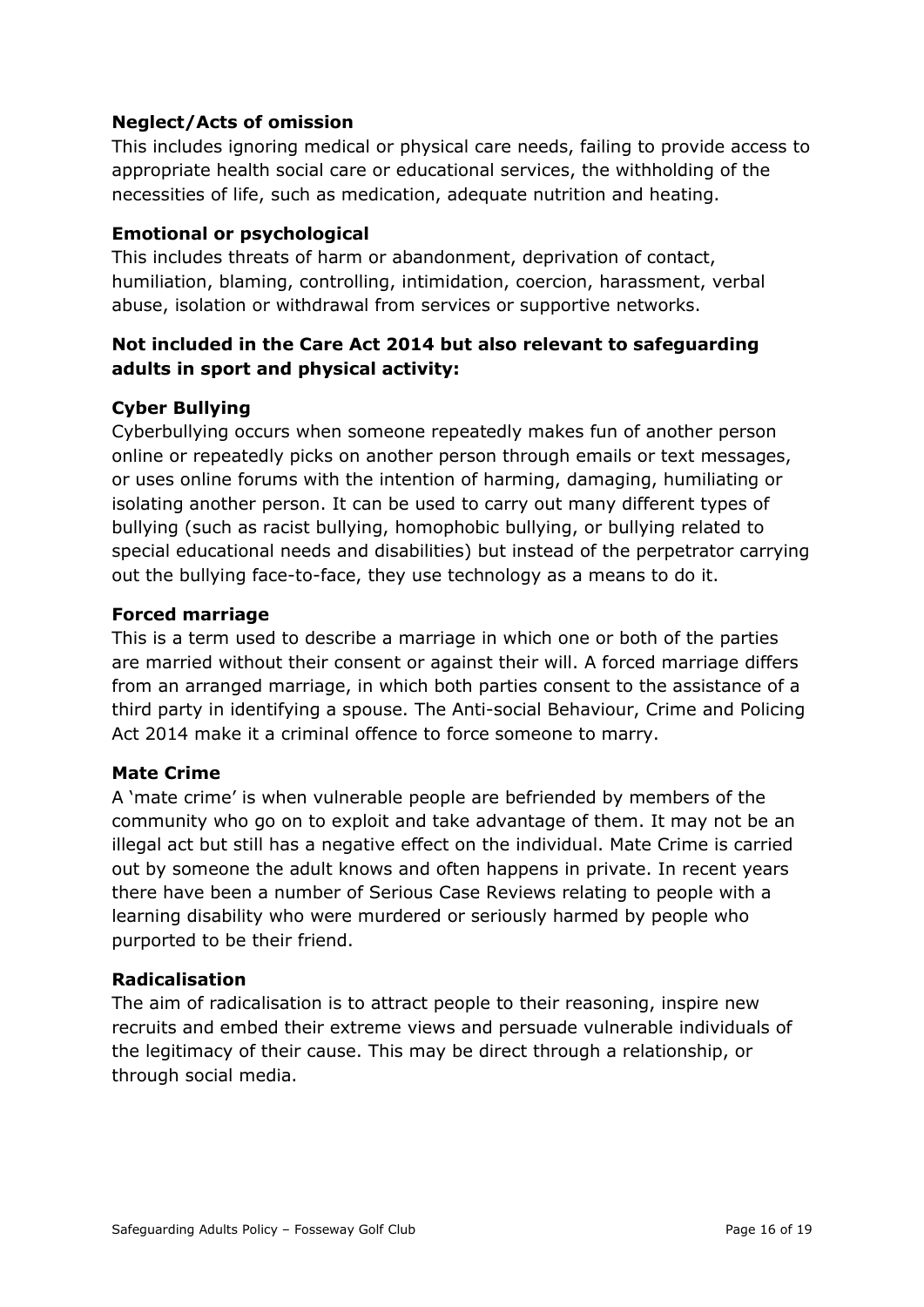### <span id="page-16-0"></span>FOSSEWAY GOLF CLUB

### Consent and Information Sharing

Workers and volunteers within sports and physical activity organisations should always share safeguarding concerns in line with their organisation's policy, usually with their safeguarding lead or welfare officer in the first instance, except in emergency situations. As long as it does not increase the risk to the individual, the worker or volunteer should explain to them that it is their duty to share their concern with their safeguarding lead or welfare officer.

The safeguarding lead or welfare officer will then consider the situation and plan the actions that need to be taken, in conjunction with the adult at risk and in line with the organisation's policy and procedures and local safeguarding adults board policy and procedures.

To make an adult safeguarding referral you need to call the local safeguarding adults team. This may be part of a MASH (Multi*-*Agency Safeguarding Hub). A conversation can be had with the safeguarding adults team without disclosing the identity of the person in the first instance. If it is thought that a referral needs to be made to the safeguarding adults team, consent should be sought where possible from the adult at risk.

Individuals may not give their consent to the sharing of safeguarding information with the safeguarding adults team for a number of reasons. Reassurance, appropriate support and revisiting the issues at another time may help to change their view on whether it is best to share information.

If they still do not consent, then their wishes should usually be respected. However, there are circumstances where information can be shared without consent such as when the adult does not have the capacity to consent, it is in the public interest because it may affect other people or a serious crime has been committed. This should always be discussed with your safeguarding lead and the local authority safeguarding adults team.

If someone does not want you to share information outside of the organisation or you do not have consent to share the information, ask yourself the following questions:

- Is the adult placing themselves at further risk of harm?
- Is someone else likely to get hurt?
- Has a criminal offence occurred? This includes: theft or burglary of items, physical abuse, sexual abuse, forced to give extra money for lessons (financial abuse) or harassment.
- Is there suspicion that a crime has occurred?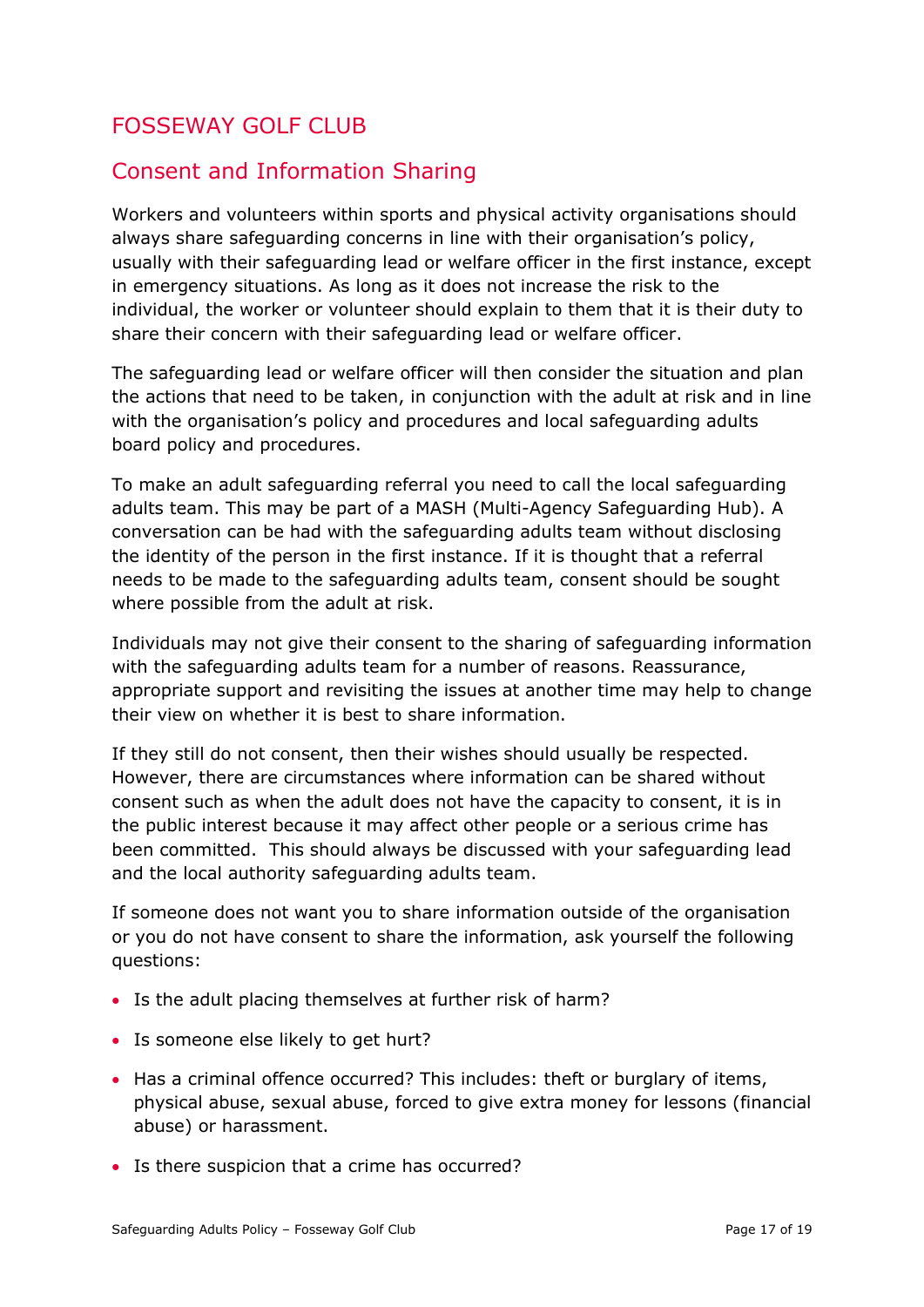If the answer to any of the questions above is 'yes' - then you can share without consent and need to share the information.

When sharing information there are seven Golden Rules that should always be followed.

- **1.** Seek advice if in any doubt
- **2.** Be transparent The Data Protection Act (DPA) is not a barrier to sharing information but to ensure that personal information is shared appropriately; except in circumstances where by doing so places the person at significant risk of harm.
- **3.** Consider the public interest Base all decisions to share information on the safety and well-being of that person or others that may be affected by their actions.
- **4.** Share with consent where appropriate Where possible, respond to the wishes of those who do not consent to share confidential information. You may still share information without consent, if this is in the public interest.
- **5.** Keep a record Record your decision and reasons to share or not share information.
- **6.** Accurate, necessary, proportionate, relevant and secure Ensure all information shared is accurate, up-to-date; necessary and share with only those who need to have it.
- **7.** Remember the purpose of the Data Protection Act (DPA) is to ensure personal information is shared appropriately, except in circumstances where by doing so may place the person or others at significant harm.

Please contact FOSSEWAY GOLF CLUB Welfare Officers below,